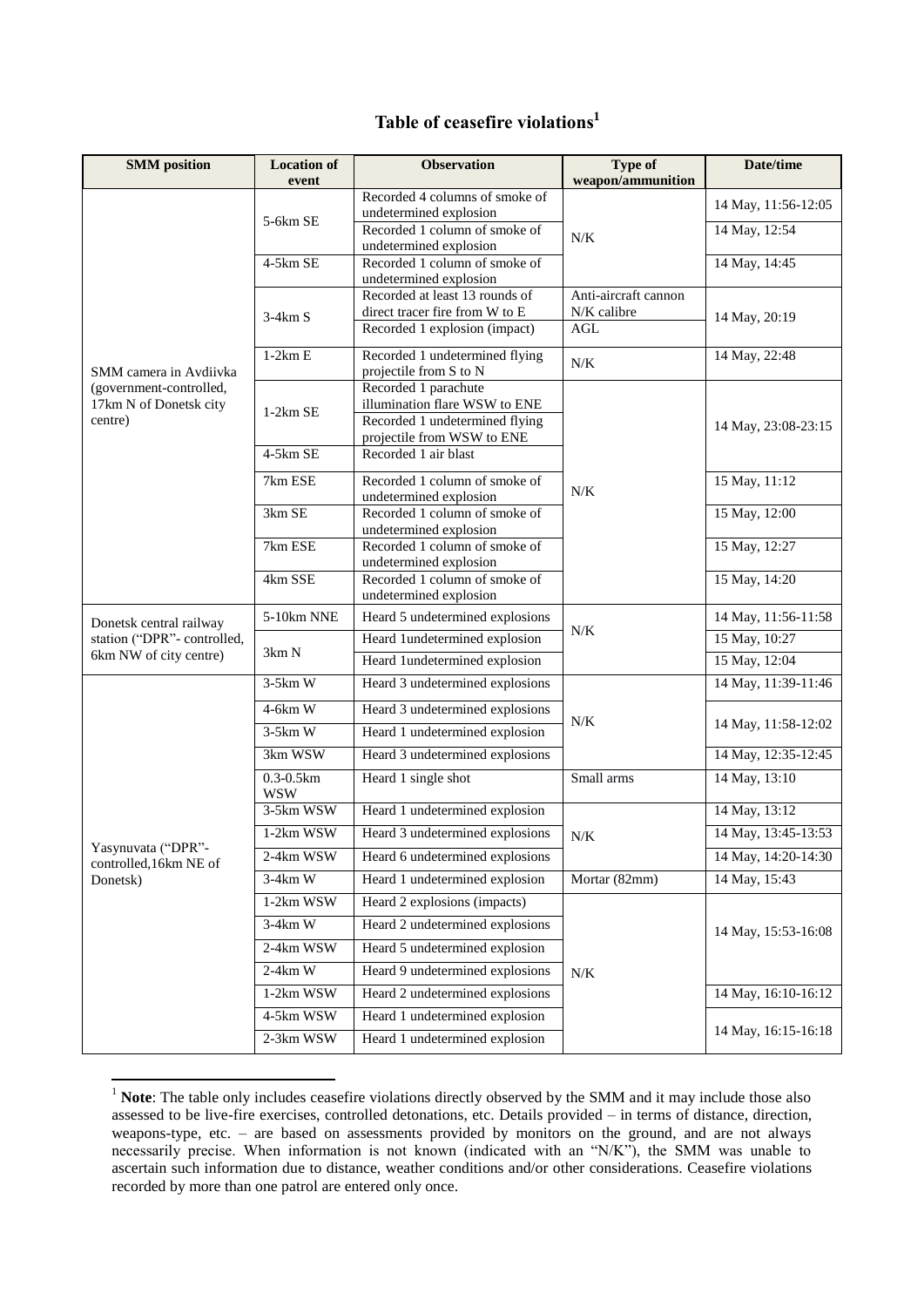|  | $1-2km$ W              | Heard 2 explosions (impacts)                  |                   |                     |
|--|------------------------|-----------------------------------------------|-------------------|---------------------|
|  |                        | Heard 20 undetermined                         |                   |                     |
|  |                        | explosions<br>Saw and heard 4 airbursts       |                   |                     |
|  | 1-3km WSW              |                                               |                   | 14 May, 16:23-16:35 |
|  |                        | Heard approximately 200 single<br>shots       | Small arms        |                     |
|  |                        | Heard 15 undetermined                         | Mortar (82mm)     | 14 May, 16:35-16:38 |
|  |                        | explosions<br>Heard 5 undetermined explosions | Mortar (120mm)    |                     |
|  |                        | Heard approximately 150 single                | Small arms        |                     |
|  |                        | shots                                         |                   |                     |
|  |                        | Heard 6 undetermined explosions               |                   |                     |
|  | 3-6km WSW              | Heard 4 explosions (impacts)                  | $N/K$             |                     |
|  |                        | Heard 2 explosions (impacts)                  | Mortar (120mm)    |                     |
|  |                        | Heard 5 explosions (impacts)                  |                   | 14 May, 16:42-16:50 |
|  |                        | Heard 5 undetermined explosions               | Mortar (82mm)     |                     |
|  |                        | Saw and heard 2 airbursts                     |                   |                     |
|  | $4-6km$ W              | Heard 2 undetermined explosions               |                   |                     |
|  |                        |                                               |                   |                     |
|  | 4-6km WSW              | Heard 1 undetermined explosion                |                   | 14 May, 16:54       |
|  | 3-6km WSW              | Heard 1 undetermined explosion                | $N/K$             | 14 May, 17:35       |
|  |                        | Heard 1 undetermined explosion                |                   | 14 May, 17:55       |
|  | 3km SSW                | Heard 1 undetermined explosion                |                   | 15 May, 10:28       |
|  |                        | Heard 11 undetermined                         |                   | 15 May, 11:02-11:05 |
|  | 2-3km SSW              | explosions<br>Heard 4 single shots            | Small arms        |                     |
|  |                        |                                               |                   |                     |
|  |                        | Heard 7 undetermined explosions               |                   | 15 May, 11:15-11:17 |
|  | 4-6km SSW              | Heard 3 undetermined explosions               | $N/K$             | 15 May, 11:58-12:04 |
|  | 3km SSW                | Heard 1 undetermined explosion                |                   | 15 May, 12:26       |
|  | 3-5km WSW              | Heard 3 single shots                          | Small arms        | 15 May, 14:01       |
|  | $2-4km$ W              | Heard 1 single shot                           |                   | 15 May, 14:35       |
|  |                        | Heard 1 undetermined explosion                | N/K               | 15 May, 15:32       |
|  | $1,5-2km$ W            | Heard 13 single shots                         | Small arms        | 15 May, 15:37       |
|  |                        | Heard 3 undetermined explosions               | $N\!/\!K$         |                     |
|  | $2-4km$ W              | Heard 2 single shots                          |                   | 15 May, 15:42-15:44 |
|  |                        | Heard 10 bursts (6-8 shots each)              | Small arms        |                     |
|  |                        | Heard 3 bursts (3-5 shots each)               | Heavy machine-gun | 15 May, 15:53-15:57 |
|  | $2km$ W                | Heard 7 undetermined explosions               | $N/K$             | 15 May, 16:20       |
|  |                        | Heard 2 single shots                          | Small arms        |                     |
|  |                        | Heard 2 single shots                          | Heavy machine-gun |                     |
|  |                        | Heard 2 undetermined explosions               | N/K               |                     |
|  | 1km W                  | Heard 1 undetermined explosion                |                   |                     |
|  | $2km$ W                | Heard 2 single shots                          | Small arms        | 15 May, 16:42-17:07 |
|  |                        | Heard 1 undetermined explosion                |                   |                     |
|  | $1 \text{km} \text{W}$ | Heard 2 undetermined explosions               | N/K               |                     |
|  | $2km$ W                | Heard 2 undetermined explosions               |                   |                     |
|  |                        | Heard 25 bursts                               | Small arms        |                     |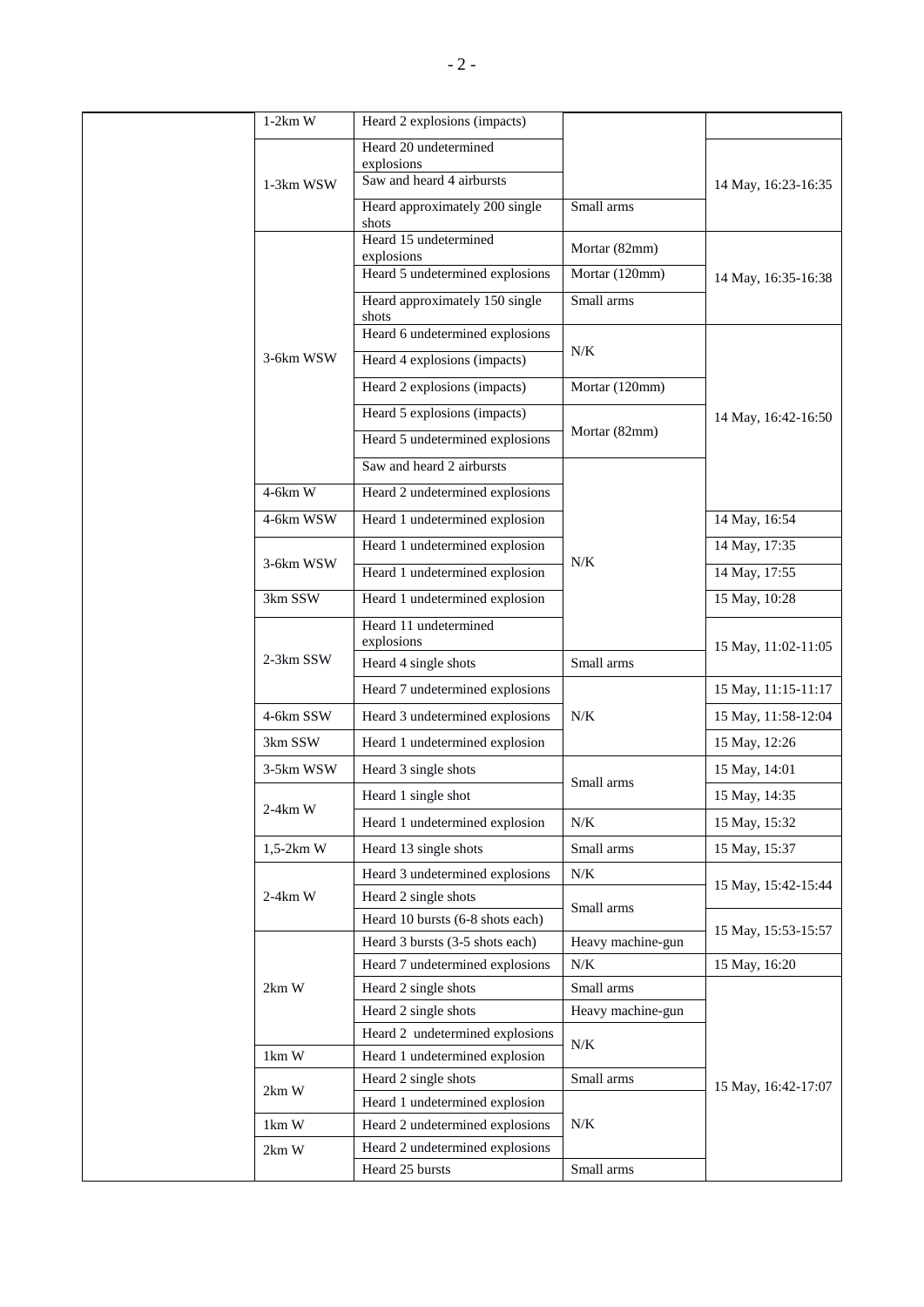|                                                                   | 1km W                     | Heard 2 undetermined explosions                         |                   |                     |
|-------------------------------------------------------------------|---------------------------|---------------------------------------------------------|-------------------|---------------------|
|                                                                   |                           | Heard 1 undetermined explosion                          | N/K               |                     |
|                                                                   | 2km W                     | Heard 1 single shots                                    | Small arms        |                     |
|                                                                   |                           | Heard 15 undetermined<br>explosions                     | N/K               |                     |
|                                                                   | $2-3km$ W                 | Heard 20 bursts                                         | Heavy machine-gun |                     |
|                                                                   | $3-5km$ W                 | Heard 6 undetermined explosions                         |                   |                     |
|                                                                   | $2-4km$ W                 |                                                         |                   |                     |
|                                                                   |                           | Heard 8 undetermined explosions                         |                   |                     |
|                                                                   | $3-5km$ W                 | Heard 1 undetermined explosion<br>Heard 10 undetermined | N/K               |                     |
|                                                                   | $2-4km$ W                 | explosions                                              |                   |                     |
|                                                                   |                           | Heard at least 50 undetermined<br>explosions            |                   | 15 May, 17:10-17:26 |
|                                                                   | $2-5km$ W                 | Heard uncountable bursts and                            | Heavy machine-    |                     |
|                                                                   |                           | single shots                                            | gun/small arms    |                     |
|                                                                   |                           | Heard 21 undetermined<br>explosions                     | N/K               | 15 May, 17:33-17:39 |
|                                                                   | $2-4km$ W                 | Heard 30 undetermined                                   |                   | 15 May, 17:44-17:56 |
|                                                                   |                           | explosions                                              |                   |                     |
| North of Berezove<br>(government-controlled, 31<br>SW of Donetsk) | E<br>N/K                  | 1 single shot                                           | N/K               | 14 May, 13:45       |
| Debaltseve ("DPR"-                                                |                           | Heard 5 bursts (3-5 shots each)                         | <b>AGL</b>        |                     |
| controlled, 58km NE of<br>Donetsk)                                | 3-5km NW                  | Heard 3 bursts (5-6 shots each)                         | <b>HMG</b>        | 15 May, 16:02-16:06 |
| SMM camera in Shyrokyne<br>(20km E of Mariupol)                   | $N/K$<br>N                | Recorded 40 undetermined<br>explosions                  | N/K               | 14 May, 20:54-22:25 |
|                                                                   |                           | Heard 15 bursts                                         | Small arms        |                     |
|                                                                   | $3-5km$ SE                | Heard 12 bursts                                         | <b>HMG</b>        | 14 May, 22:20-22:35 |
|                                                                   |                           | Heard and saw 1 burst                                   | ZU <sub>23</sub>  |                     |
| Svitlodarsk (government-                                          |                           | Heard 6 bursts                                          | <b>AGL</b>        |                     |
| controlled, 57km NE of                                            |                           | Heard 4 undetermined explosions                         | $N/K$             |                     |
| Donetsk)                                                          |                           | Heard 6 single shots                                    | Small arms        |                     |
|                                                                   | $1-2km$ SE                | Heard 4 bursts                                          | <b>HMG</b>        |                     |
|                                                                   | 5-6km SE                  | Heard 2 undetermined explosions                         |                   | 14 May, 23:05       |
|                                                                   | 4-5km NNW                 | Heard 1 undetermined explosion                          | N/K               | 15 May, 15:10       |
|                                                                   |                           | Heard 2 undetermined explosions                         | SPG-9             | 14 May, 10:11       |
|                                                                   | $2,5km$ SE                | Heard 6 bursts                                          |                   | 14 May, 11:42       |
|                                                                   | 3km SE                    | Heard 1 burst                                           | Small arms        | 14 May, 13:03       |
|                                                                   | $4-6km E$                 | Heard and saw 1 air blast                               | Mortar (82mm)     | 14 May, 16:20       |
|                                                                   | $1 \text{km} \, \text{E}$ | Heard 1 single shot and 2 bursts                        | Small arms        |                     |
| Avdiivka (government-<br>controlled, 17km N of<br>Donetsk)        |                           | Heard and saw 3 air blasts                              | Mortar (82mm)     | 14 May, 16:26-16:31 |
|                                                                   | $4-6km E$                 | Heard 2 bursts                                          | Small arms        |                     |
|                                                                   |                           | Heard 5 undetermined explosions                         | $N\!/\!K$         | 14 May, 16:32-16:34 |
|                                                                   |                           | Heard continuous bursts (30sec)                         | Small arms        |                     |
|                                                                   |                           | Heard 5 undetermined explosions                         | N/K               |                     |
|                                                                   |                           | Heard and saw 2 air blasts                              | Mortar (82mm)     |                     |
|                                                                   | 2km E                     | Heard 3 bursts                                          | Small arms        |                     |
|                                                                   |                           | Heard 2 undetermined explosions                         | N/K               | 14 May, 16:35-16:47 |
|                                                                   | 4-6km E                   | Heard and saw 1 air blast                               | Mortar (82mm)     |                     |
|                                                                   |                           | Heard 1 undetermined explosion                          | $N\!/\!K$         |                     |
|                                                                   |                           | Heard 1 undetermined explosion                          |                   | 14 May, 17:06       |
|                                                                   |                           |                                                         |                   |                     |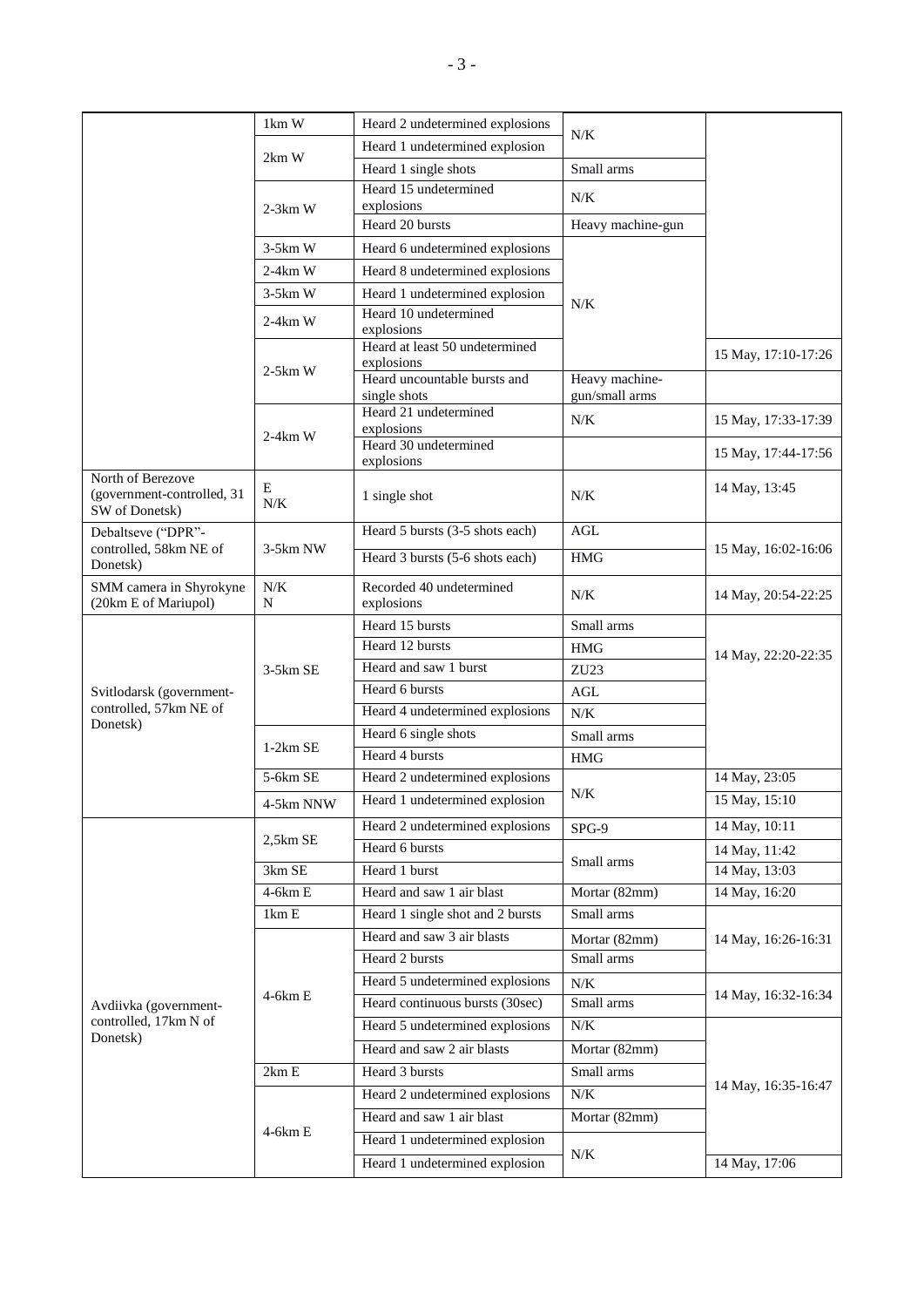|                  |                         | Heard 2 undetermined explosions    |                         | 14 May, 17:30       |
|------------------|-------------------------|------------------------------------|-------------------------|---------------------|
|                  | $4-6km$ SW              | Heard 2 undetermined explosions    | Mortar (120mm)          | 14 May, 17:40       |
|                  |                         | Heard 1 explosion (impact)         |                         | 15 May, 10:28       |
|                  |                         | Heard 1 explosion (impact)         | Mortar (82mm)           | 15 May, 11:02       |
|                  |                         | Heard 2 explosions (impact)        |                         | 15 May, 11:11       |
|                  |                         | Heard 3 bursts                     | Small arms              |                     |
|                  | $3-5km E$               | Heard 2 explosions (impact)        | Mortar (82mm)           | 15 May, 11:15-11:18 |
|                  |                         | Heard 1 explosion (impact)         |                         | 15 May, 12:02-12:03 |
|                  |                         | Heard 1 explosion (impact)         | Mortar (120mm)          |                     |
|                  |                         | Heard 1 explosion (impact)         | Mortar (82mm)           | 15 May, 12:27       |
|                  | $5-7km S$               | Heard 1 burst                      | BMP-2 (cannon,<br>30mm) | 15 May, 15:00-15:02 |
|                  | 8-10km ESE              | Heard 1 explosion (impact)         |                         |                     |
|                  | 5-7km S                 | Heard 1 explosion (impact)         | <b>SPG</b>              |                     |
|                  | 5-7km ESE               | Heard 1 explosion (impact)         |                         |                     |
|                  | $5-7km$ SE              | Heard 1 explosion (impact)         |                         |                     |
|                  |                         | Heard 2 bursts                     | Heavy machine-gun       |                     |
|                  | 4km SE                  | Heard 6 bursts                     | Small arms              |                     |
|                  |                         | Heard 3 explosions (impacts)       | $\operatorname{AGL}$    | 15 May, 15:22-15:54 |
|                  | 6km SE                  | Heard 1 explosion (impact)         | $SPG-9$                 |                     |
|                  |                         | Heard 10 bursts                    | Small arms              |                     |
|                  | 5km ESE                 | Heard 2 bursts                     | Heavy machine-gun       |                     |
|                  |                         | Heard 2 bursts                     | BMP-2 (cannon<br>30mm)  |                     |
|                  | 5-8km SE                | Heard 3 bursts                     | Heavy machine-gun       |                     |
|                  | $5-8km E$               | Heard 4 bursts                     | BMP-2 (cannon<br>30mm)  | 15 May, 16:40       |
|                  | 5-6km ESE               | Heard 4 explosions (impacts)       | $SPG-9$                 |                     |
|                  |                         | Heard and saw 3 air bursts         | Mortar (82mm)           | 15 May, 16:41-16:51 |
|                  |                         | Heard 10 bursts                    | Heavy-machine-gun       |                     |
|                  | 5-7km SW                | Heard 3 bursts                     | Heavy-machine-gun       |                     |
|                  | 8-10km SE               | Heard 2 explosions (impact)        | N/K                     |                     |
|                  |                         | Heard and saw 1 air explosion      | Mortar (82mm)           |                     |
|                  |                         | Heard 1 explosion (impact)         | $N/K$                   |                     |
|                  | 4-7km E                 | Heard 11 explosions (impacts)      | Mortar (82mm)           | 15 May, 16:53-16:58 |
|                  | 4-7km ESE               | Heard 60 bursts<br>Heard 10 bursts | Heavy machine-gun       |                     |
|                  |                         | Heard 5 impact explosions          | SPG-9                   | 15 May, 16:58-17:00 |
|                  | 4-7km E                 | Heard 4 bursts                     | BMP-2 (cannon<br>30mm)  |                     |
|                  |                         | Heard 33 bursts                    | Heavy machine-gun       | 15 May, 17:01-17:20 |
|                  |                         | Heard 10 explosions (impacts)      | N/K                     |                     |
|                  |                         | Heard 7 explosions (impacts)       | BMP-1 (cannon           |                     |
|                  | 4-7km SE                | Heard 3 explosions (impacts)       | $73$ mm $)$<br>SPG-9    |                     |
|                  |                         | Heard 5 explosions (impacts)       | $\operatorname{AGL}$    |                     |
|                  |                         | Heard 10 bursts                    |                         |                     |
|                  |                         | Heard at least 160 bursts          | Heavy machine-gun       |                     |
|                  |                         | Heard 7 explosions (impact)        | Mortar (82mm)           |                     |
|                  | 4-8km ESE               | Heard 1 explosion (impact)         | $SPG-9$                 |                     |
| Horlivka ("DPR"- | $\ensuremath{\text{W}}$ | Heard 3 undetermined explosions    | N/K                     | 14 May, 11:37       |
|                  |                         |                                    |                         |                     |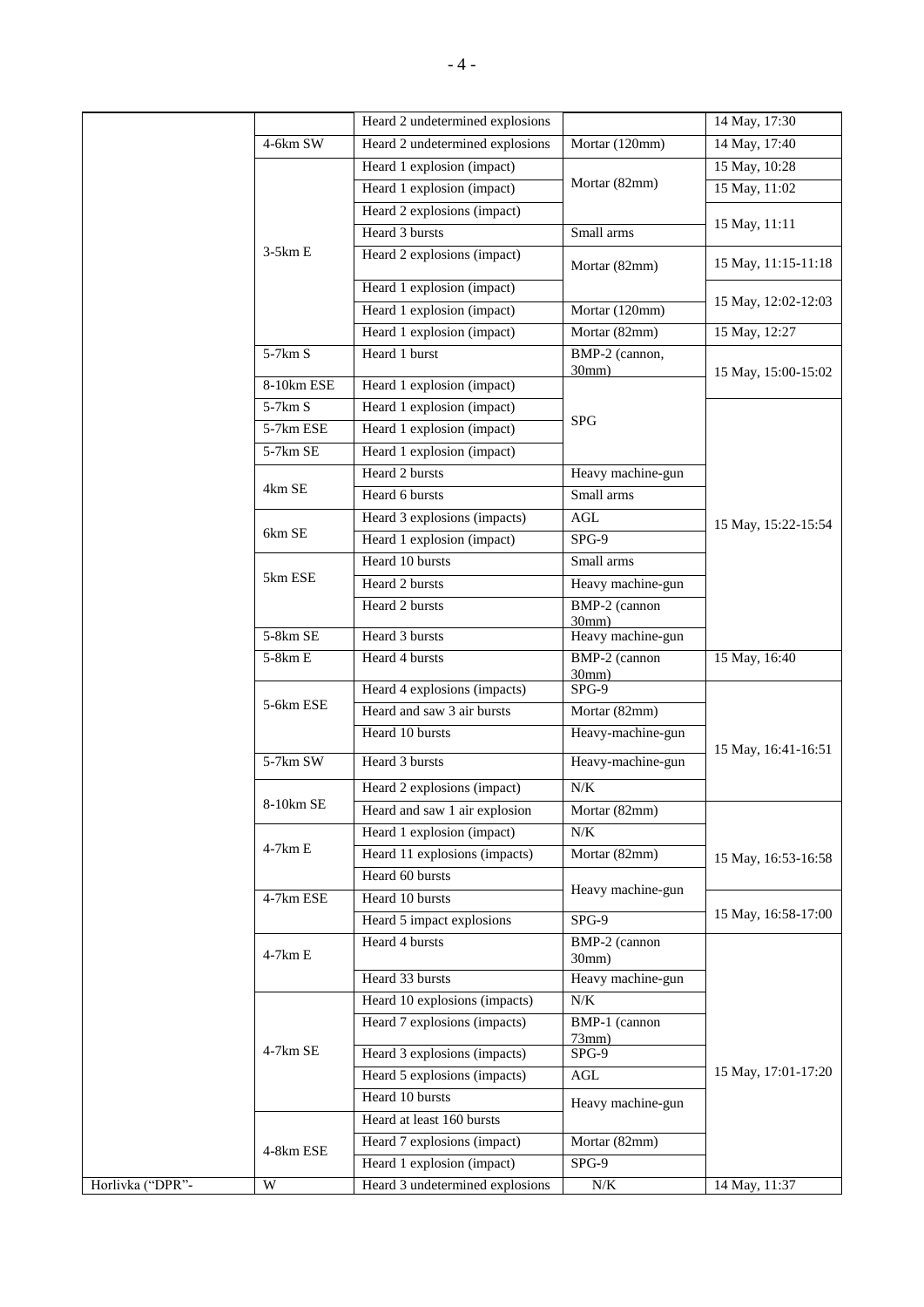| controlled, 39km NE of                       | N/K       |                                     |                    |                     |
|----------------------------------------------|-----------|-------------------------------------|--------------------|---------------------|
| Donetsk city centre)                         |           |                                     |                    |                     |
| Novooleksandrivka<br>("LPR"-controlled, 65km | $2-3km S$ | Heard 20 undetermined<br>explosions | Mortar             | 14 May, 08:05-08:52 |
| W of Luhansk)                                |           | Heard some 200 bursts and shots     | Heavy machine-gun, |                     |
|                                              |           |                                     | small arms         |                     |